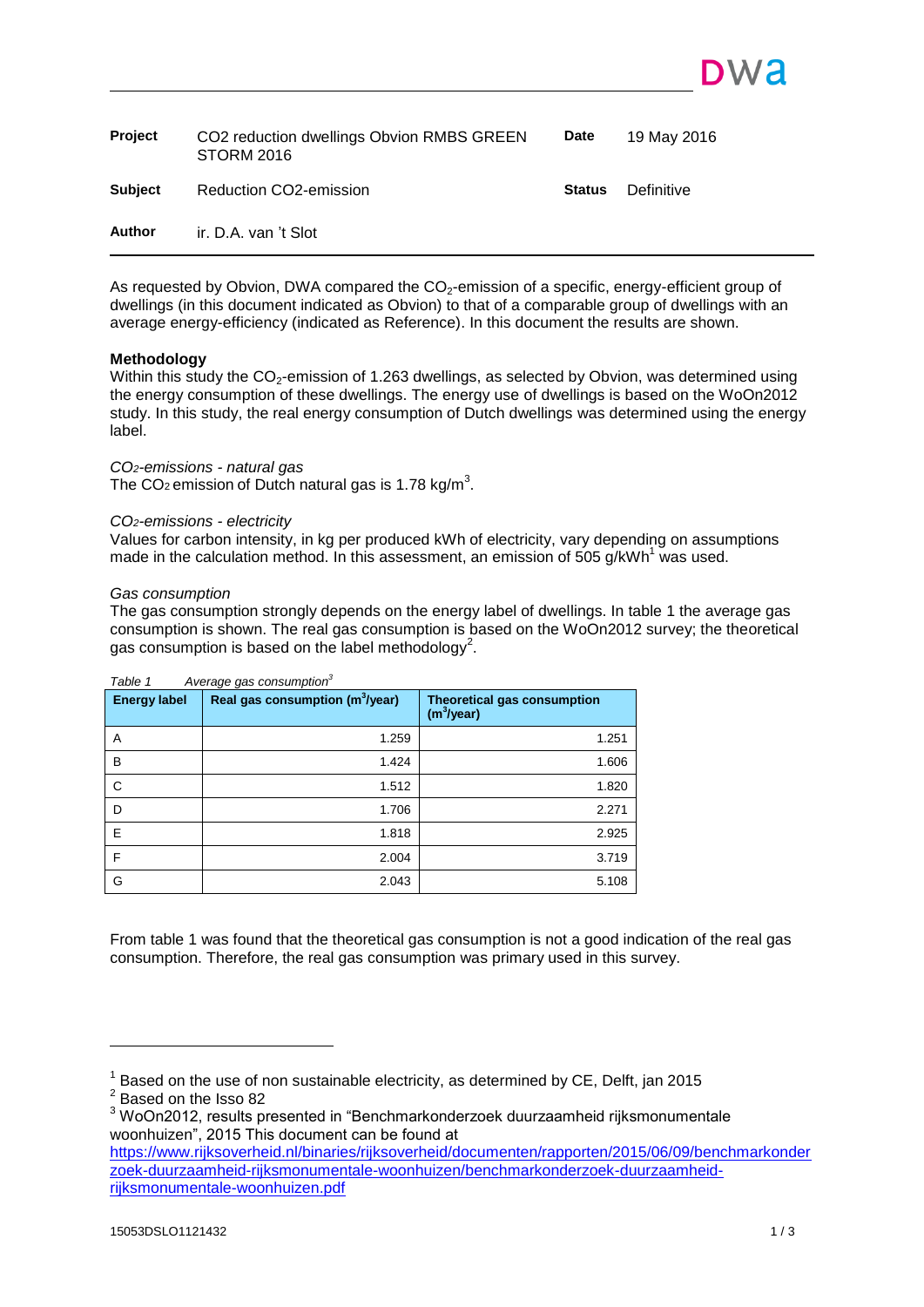

## *Electricity consumption*

As proved by ECN and others<sup>4</sup> there is hardly any correlation between the consumption of electricity and the energy label. At most 19% of the electricity consumption is attributed to the building; over 80% is attributed to the residents and their household equipment. Therefore, in this survey an average consumption of 3.500 kWh was assumed for all dwellings.

## **Group composition**

In the table 2 some relevant parameters of the groups are shown. The parameters show that the pool of Obvion has slightly less condominiums than the reference. Furthermore, the pool of dwellings of Obvion has significantly younger buildings.

*Table 2 Composition of the groups*

|                        | <b>Obvion</b> | <b>Reference</b> |
|------------------------|---------------|------------------|
| Number of dwellings    | 1263          | 1263             |
| Percentage condominium | 28%           | 32%              |
| Average building year  | 2002          | 1961             |

Figure 1 shows the distribution of the energy labels of Obvion and the reference group. It is clear that the percentage of A-labels is much higher in the pool of Obvion.



## **CO2-emissions**

Table 3 shows the  $CO<sub>2</sub>$ -emisions of both groups, based on the real energy consumption. It is found that the reduction of  $CO<sub>2</sub>$ -emissions is relativally small. This is caused by the fact that the real gas consumption depends less on the energy label than the theoretical gas consumption. Simultaneously we want to state that the baseline for selection of refurbished properties is conservative. The energy label of these dwellings has improved with at least two classes. The baseline for these buildings is also the Dutch average; the real baseline is worse. *This means that the CO2 reduction compared to the original house without any improvements is considerably higher.*

l

<sup>&</sup>lt;sup>4</sup> 'Energietrends in Nederland', 2014 van ECN, Energie-Nederland en Netbeheer Nederland